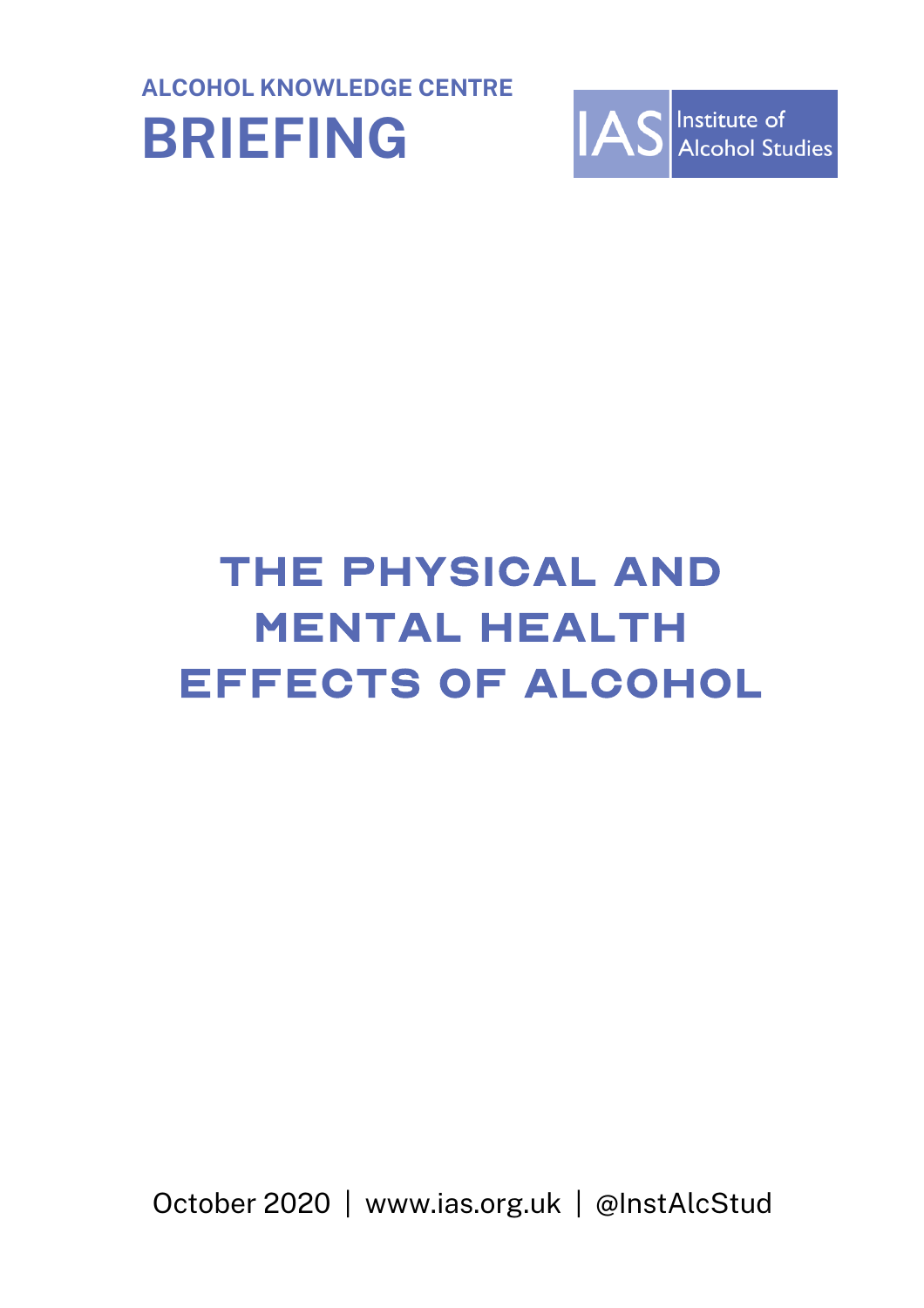### **This briefing contains the following chapters:**

- The effects of alcohol on physical health
- The effects of alcohol on mental health

#### **Disclaimer:**

If You find any information in our that is inaccurate or offensive for any reason, You are free to contact and inform us any moment, at info@ias.org.uk. We will consider requests to remove / amend information but we are not obligated to or so or to respond to You directly. Beyond the date of publication, we do not ensure that the information in this briefing is correct, we do not warrant its completeness or accuracy; nor do we promise to ensure that the briefing remains available on our website or that its contents are kept up to date. Please view the Terms and Conditions page of our website for more information.

\*\*\*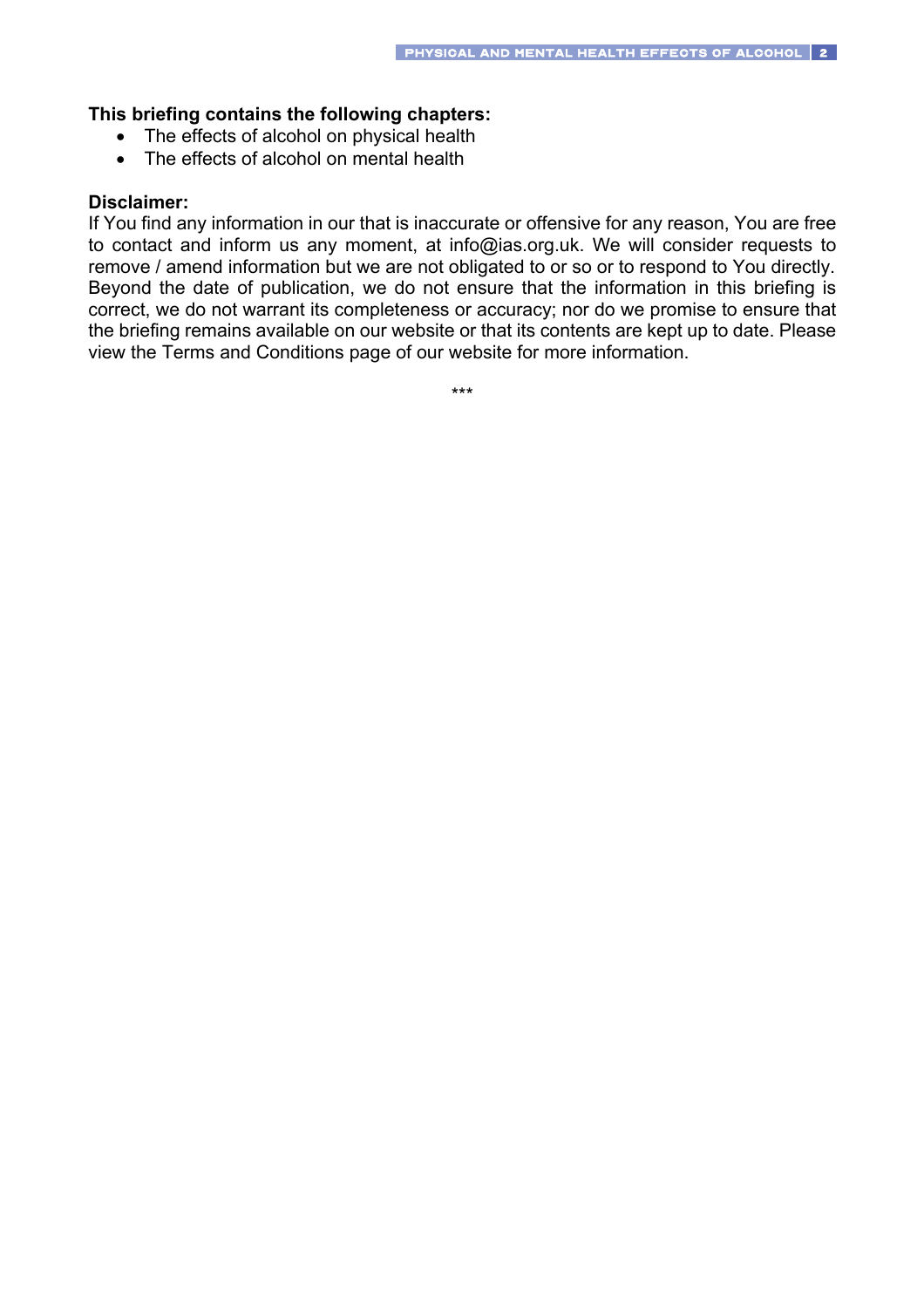### **The physical and mental health effects of alcohol**

### **Summary**

- The harmful use of alcohol is a causal factor in more than 200 disease and injury conditions
- Alcohol is metabolised in the body via oxidation and elimination
- The risks of incurring harms from drinking increase the more an individual drinks, and these harms affect the brain, the heart, the liver, digestive and endocrine systems, the immune system and many more areas of the body
- There is also convincing evidence that alcohol consumption causes cancer it has been listed as a Group 1 carcinogen for over 30 years

## **Introduction**

Alcohol affects health in a variety of ways; virtually every system of the human body can be damaged by its harmful consumption. The harmful use of alcohol is a causal factor in more than 200 disease and injury conditions.<sup>1</sup>

This briefing details the ways in which alcohol affects individual physical and mental health.

<sup>1</sup> World Health Organization (September 2018) 'Alcohol'

<sup>&</sup>lt;https://www.who.int/news-room/fact-sheets/detail/alcohol>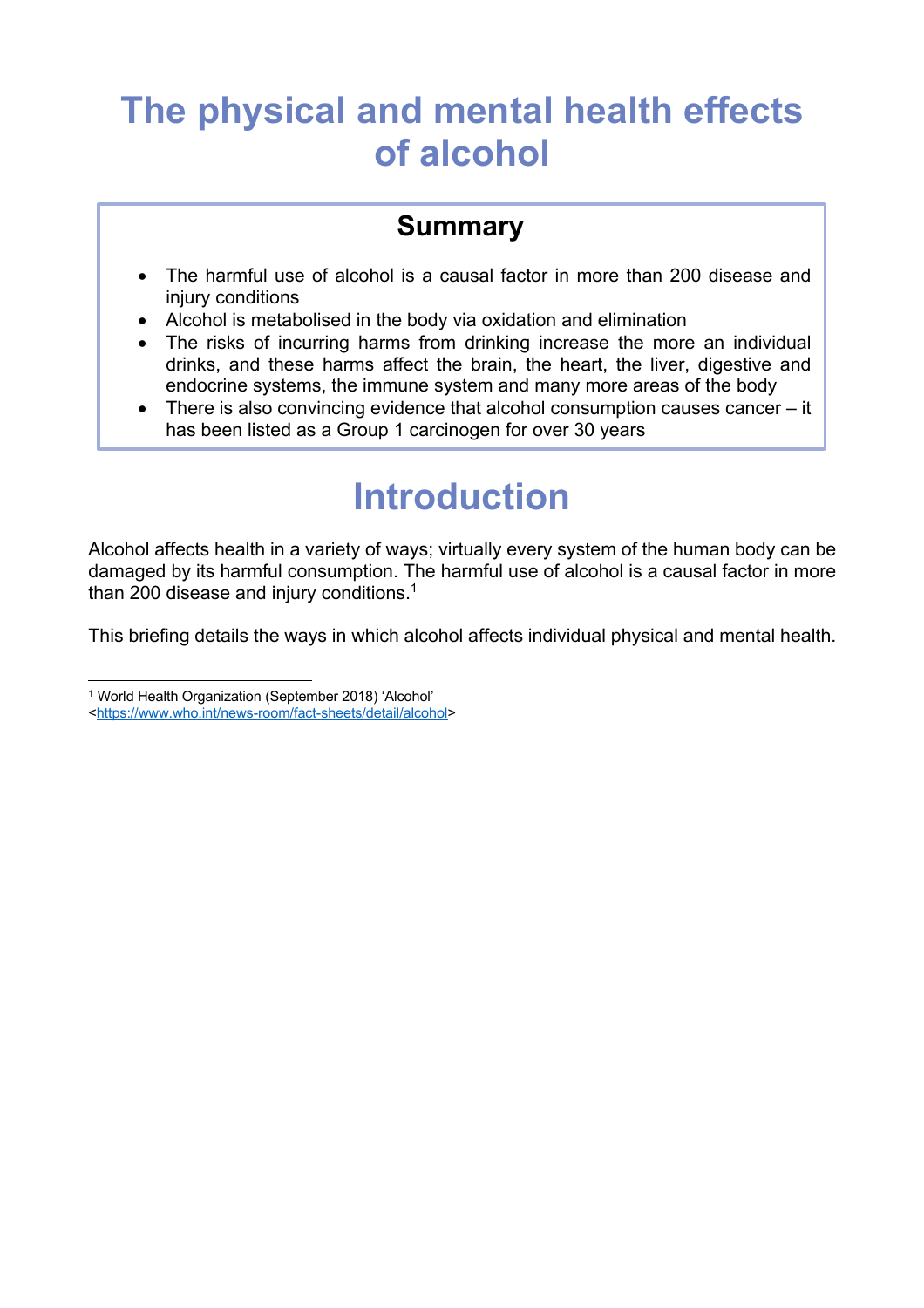## **The effects of alcohol on physical health**

Alcohol is metabolised in the body using two processes:

- Oxidation: body cells combine oxygen with dissolved food in the bloodstream, leading to the release of heat and energy (calories) to be used for cell maintenance and repair. Alcohol calories are burnt immediately. Oxidation deals with over 90% of alcohol consumed.
- Elimination: between 2% and 10% of alcohol consumed escapes unused via breath, urine or sweat glands.

For all types of alcohol-related harm, risk increases the more an individual drinks.<sup>1</sup> The effects of excessive alcohol consumption are described below:

**Figure 1 The effects of high-risk drinking**



Source: Alcohol Focus Scotland, 'Alcohol and physical health' (2018)

**Brain:** As a depressant of the central nervous system, alcohol interferes with the brain's communication pathways. This occurs by the penetration of the blood-brain barrier, which otherwise prevents or slows the passage of some drugs and other harmful substances from the blood into the central nervous system. These disruptions can change mood and behaviour, and make it harder to think clearly and move with coordination. The degree to which brain activity slows down depends on how much, and how fast, a person drinks.

Some effects people experience include: altered speech; hazy thinking; slowed reaction time; dulled hearing; impaired vision; weakened muscles; and foggy memory.

Over a long period of time, heavy drinkers may develop various types of physical brain damage; chronic alcohol dependence is associated with extensive brain damage and cognitive deficits leading in extreme cases to conditions such as alcoholic dementia, a loss of intellectual functioning combined with amnesia. Post-mortem studies have suggested that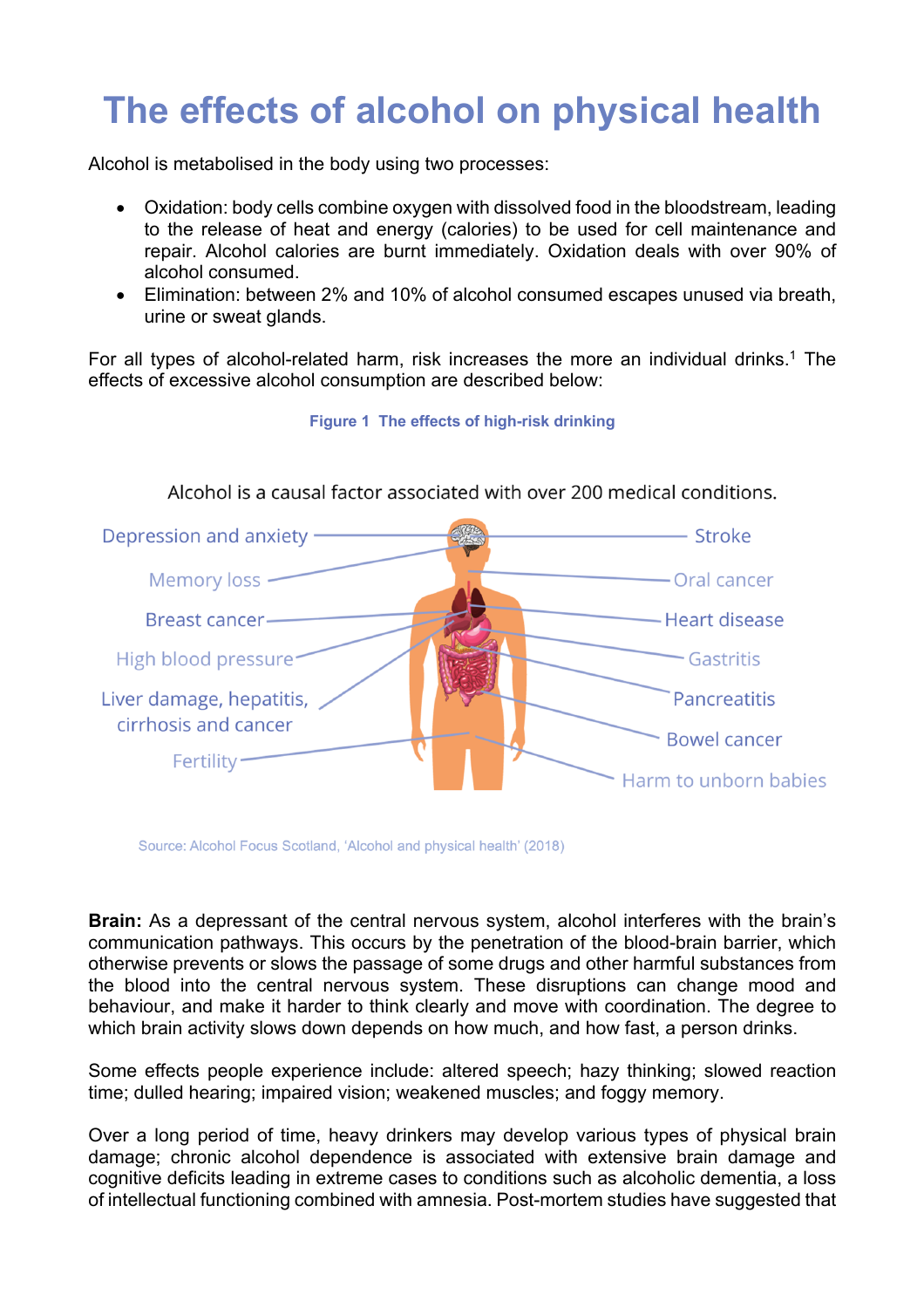Wernicke-Korsakoff syndrome – one such form of alcohol-related dementia associated with alcohol misuse – occurs in about 2% of the general population and 12.5% of dependent drinkers.2

These are due in part to the toxic effects of alcohol itself, but long term alcohol misuse can also lead to vitamin deficiencies that exacerbate the damage. $3$  Alcohol-induced brain damage can be partially reversible if identified and treated in time.<sup>4</sup>

**Heart:** The impact of alcohol on the heart has long been debated in the scientific literature, with recent expert opinion increasingly supporting the view that the benefits for heart health of drinking alcohol are less and apply to a smaller group of the population than previously thought. This conclusion was reached in the Chief Medical Officers' 2016 report of the UK's alcohol consumption guidelines. Expert evidence provided for the paper showed that the only group with potential to have an overall significant reduction in risk of death in the UK is women over the age of 55 (especially if drinking around five units a week or less), but that heart disease was a significant risk factor for heavy drinking in the short-term and regular drinking in the long-term.5

A meta-analysis of evidence from more than 50 studies that linked drinking habits and cardiovascular health for over 260,000 people found that 'reducing the amount of alcoholic beverages consumed, even for light-to-moderate drinkers, may improve cardiovascular health, including a reduced risk of coronary heart disease'. <sup>6</sup> This has since been followed by an international review of nearly 4 million respondents from 87 studies, which has shown that previous research 'over-estimated the possible health benefits of alcohol and underestimated its health risks'.<sup>7</sup>

Whether consumed as wine, beer, or spirits, the alcohol content remains the same; a glass of wine, 250ml of ordinary strength beer and a single measure of spirits are all equal in their impact on health. $8$  Therefore, large quantities of alcohol – regardless of beverage type – can affect how the heart works, and in turn, the rest of the body, for if the heart isn't pumping blood throughout the body effectively, other organs may suffer from lack of oxygen or nutrients<sup>9</sup>

The pattern of consumption can also have an adverse effect on the organ's function. Heavy consumption either during a single occasion or over a long period can cause and aggravate heart conditions such as cardiomyopathy (stretching and drooping of heart muscle) and arrhythmias (irregular heart beat), and may also lead to strokes and high blood pressure.

**Liver:** The liver is the major detoxifying organ of the body; it is responsible for processing what we eat and drink into nutrients and energy, as well as removing harmful substances from the blood. Most of the alcohol a person drinks is eventually broken down by the liver.

As the body cannot store alcohol, it is treated as a potential poison and eliminated via the liver, which makes it particularly vulnerable to the harmful effects of alcohol. Hence, alcoholic liver disease is the most likely type of physiological condition to result from persistent or chronic heavy alcohol consumption. The most recent official figures found alcoholic liver disease to be responsible for the majority of alcohol-related deaths in England.<sup>10</sup>

The alcohol that is absorbed from the stomach and small intestine enters the portal vein that leads directly to the liver. The liver then effectively removes alcohol from the body by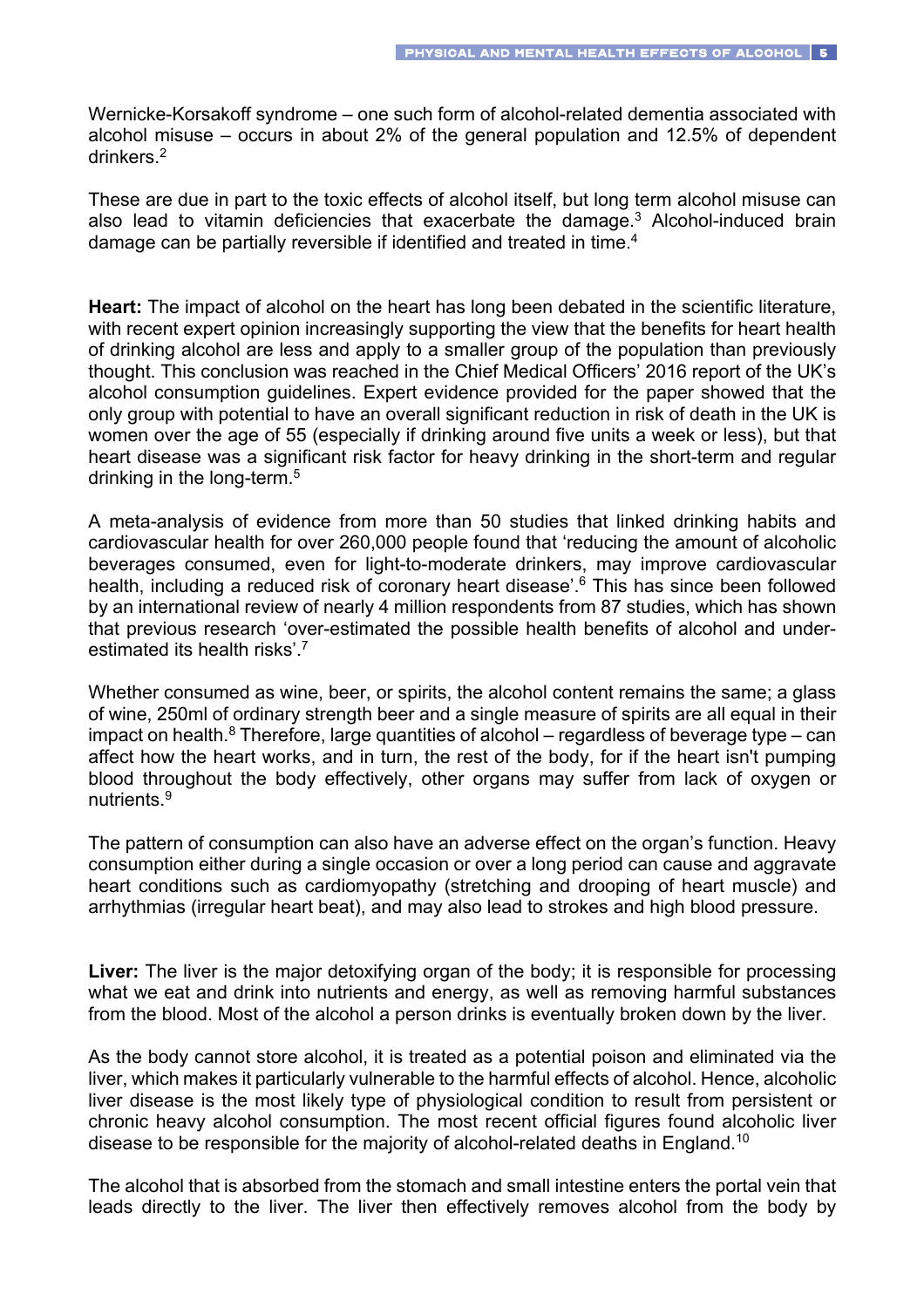changing it to other compounds. However, too much alcohol can fast overwhelm your liver's capacity to metabolise, and consequently your blood alcohol level rises.

Some liver damage comes from free radicals, a group of molecules that are highly reactive. These molecules can attack the nearest stable molecule, leading to a dangerous chain reaction that can result in a disease called cirrhosis of the liver. Cirrhosis occurs when scar tissue replaces normal, healthy tissue and the liver, which needs unrestricted blood flow, doesn't work as it should.11

The body's natural defences against free radicals (eg antioxidants) can be inhibited by alcohol consumption, leading to increased liver damage.<sup>12</sup> Heavy drinking over a period of years can damage the liver, causing inflammations such as steatosis (fatty liver) alcoholic hepatitis, and fibrosis. A number of studies support a 'small' causal relationship between consumption and risk of developing liver cancer.<sup>13</sup>

**Digestive and endocrine systems:** Alcohol is not digested like other foods; it avoids the normal digestive process and goes straight into the bloodstream. About 20% of the alcohol consumed is absorbed in the stomach, and about 80% is absorbed in the small intestine. Alcohol increases acid in the stomach, which in heavy drinkers can lead to severe stomach pain or sores in the intestines. One way to help prevent the increase of acid is by eating while drinking, as food slows down the rate at which alcohol is absorbed by the body.<sup>14</sup>

The action of hormone release is complex. Hormones must be released at the right time, to the right tissues in the body. Alcohol can impair both the functions of the glands that release hormones and the tissues to which they are being sent. Drinking heavily can cause a steep rise in blood sugar, to which the pancreas responds by producing insulin to lower the blood sugar. But if it rises too steeply, the resulting overproduction of insulin can actually lead to low blood sugar, a condition called hypoglycaemia. This is especially dangerous for diabetics, especially those taking certain drugs to lower their blood sugar.

Alcohol also affects the endocrine system by interfering with how the body absorbs calcium, a chemical necessary for bone strength. As a result, people who drink heavily may be at a higher risk for osteoporosis, a disease in which bone density declines. If bones aren't strong, there is a greater possibility of fractures.

**Immune system and sexual health:** From having frequent colds to numbness, heavy or hazardous drinking on a single occasion slows your body's ability to ward off infections, even up to 24 hours after getting drunk. Over time, chronic drinkers are more liable to contract diseases like pneumonia and tuberculosis than those who do not drink above the recommended guidelines.

Men or boys who drink large amounts of alcohol can experience a loss of testosterone, the hormone that regulates male sexual function and semen. As a result, they could experience erectile dysfunction and emotional changes.

Some women find that they are more affected by alcohol while ovulating or when they are premenstrual. This is because it takes alcohol longer to be metabolised, leading to a higher blood alcohol concentration. Women using oral contraceptives may not become intoxicated as quickly as they would otherwise, because of the contraceptive's ability to delay the absorption of alcohol into the bloodstream.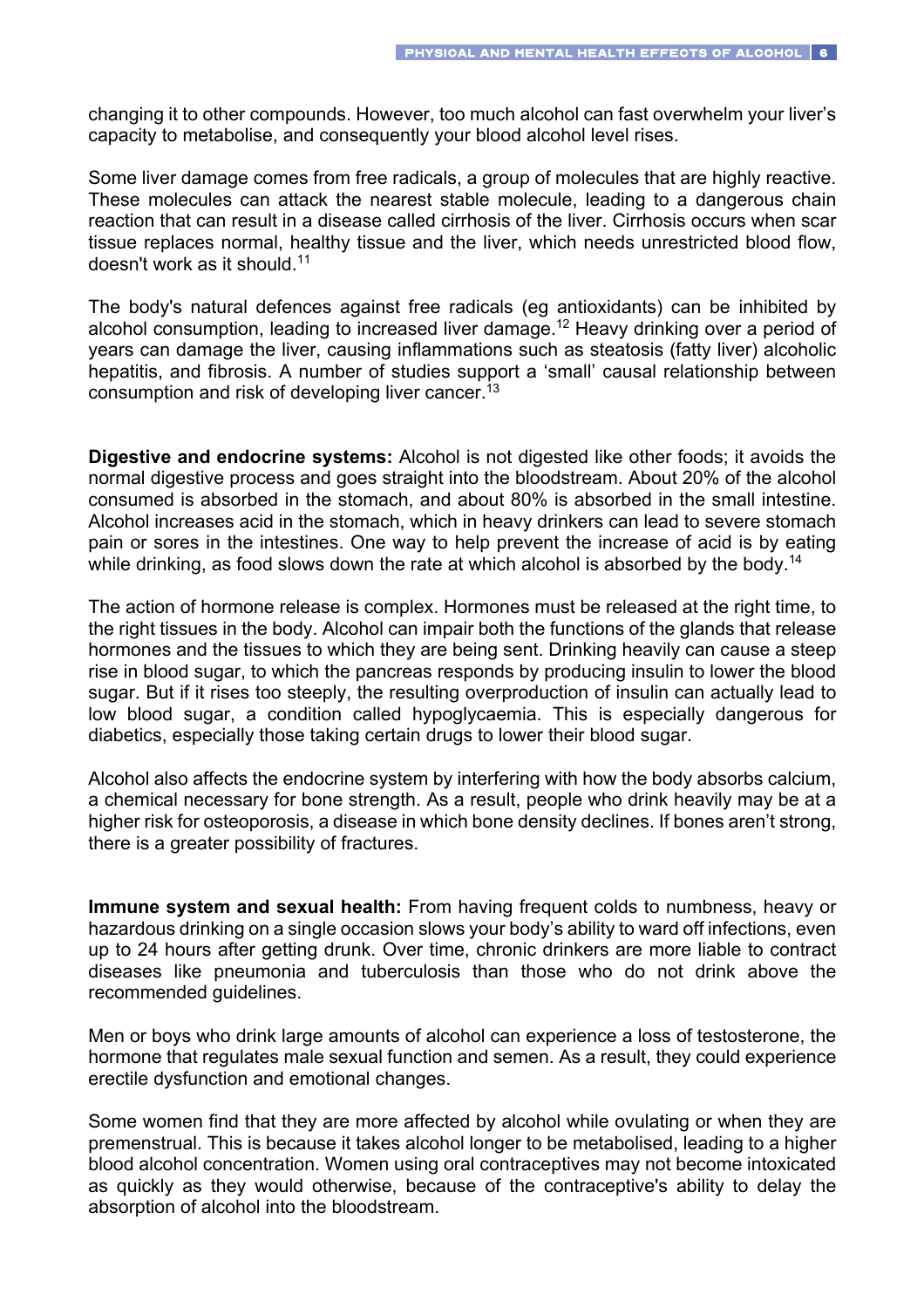Heavy drinking is already known to be a possible cause of infertility, but a Danish study found that even small amounts of alcohol can affect fertility.15

**Foetal Alcohol Syndrome:** Exposure to alcohol can affect pregnant women too. By crossing the placental barrier, alcohol can affect a foetus by stunting its growth or weight, creating distinctive facial stigmata, and damaging the structure of the central nervous system in development. This can result in psychological or behavioural problems at birth, and physical symptoms such as an abnormally small head, defective development of mid facial tissues, minor outer ear abnormalities, abnormally small eyes, and heart and genital defects.

Foetal Alcohol Syndrome is the most involved end of the Foetal Alcohol Syndrome Disorder spectrum, a neurodevelopmental condition with lifelong cognitive, emotional and behavioural challenges. In addition to effects on the brain, FASD is a full-body diagnosis that can include more than 400 known conditions.16

Other common diagnoses made are: Alcohol-Related Neurodevelopmental Disorder (ARND); Alcohol-Related Birth Defects (ARBD); Neurobehavioral Disorder Associated with Prenatal Alcohol Exposure (ND-PAE). 17

Diagnosing FASDs can be hard because there is no medical test for these conditions, but some of the signs doctors look for include: prenatal alcohol exposure (although confirmation is not required to make a diagnosis); central nervous system problems (eg small head size, problems with attention and hyperactivity, poor coordination); lower-than-average height, weight, or both; and abnormal facial features (eg smooth ridge between nose and upper lip)

**Cancers:** The International Agency for Research into Cancer (IARC) has classified alcohol as a Group 1 carcinogen since 1988, Group 1 being the highest risk category. This means that there is convincing evidence that alcohol causes cancer.<sup>18</sup>

Alcohol consumption may give rise to malignant tumours via the toxic metabolite acetaldehyde, which is mutagenic and can cause cancer by damaging DNA and preventing it from being repaired.19 Drinking alcohol greatly increases the level of acetaldehyde found in saliva.20 A small initial study published in 2012 found higher levels of DNA damage in the mouth cells of people after drinking alcohol.<sup>21</sup>

The 2010 IARC Monograph concluded that alcohol is causally linked (to varying degrees) to several cancers – especially that of the oral cavity, pharynx (upper throat), larynx (voice box), oesophagus, liver, breast, and colorectum – and that, in many cases, the risk of cancer increases in a dose-dependent manner (ie risk increases with the volume consumed).<sup>22</sup>

All types of alcoholic drinks, including wine, beer and spirits, can increase the risk of cancer. The risk is linked to the actual alcohol (ethanol) in the drink.<sup>23</sup>

A study published in 2015 found that alcohol is responsible for around 3.3% of UK cancers, 11,984 cases per year. $24$ 

<sup>&</sup>lt;sup>1</sup> Anderson P (2003), 'The Risk of Alcohol', PhD Thesis, Nijmegen University; The Netherlands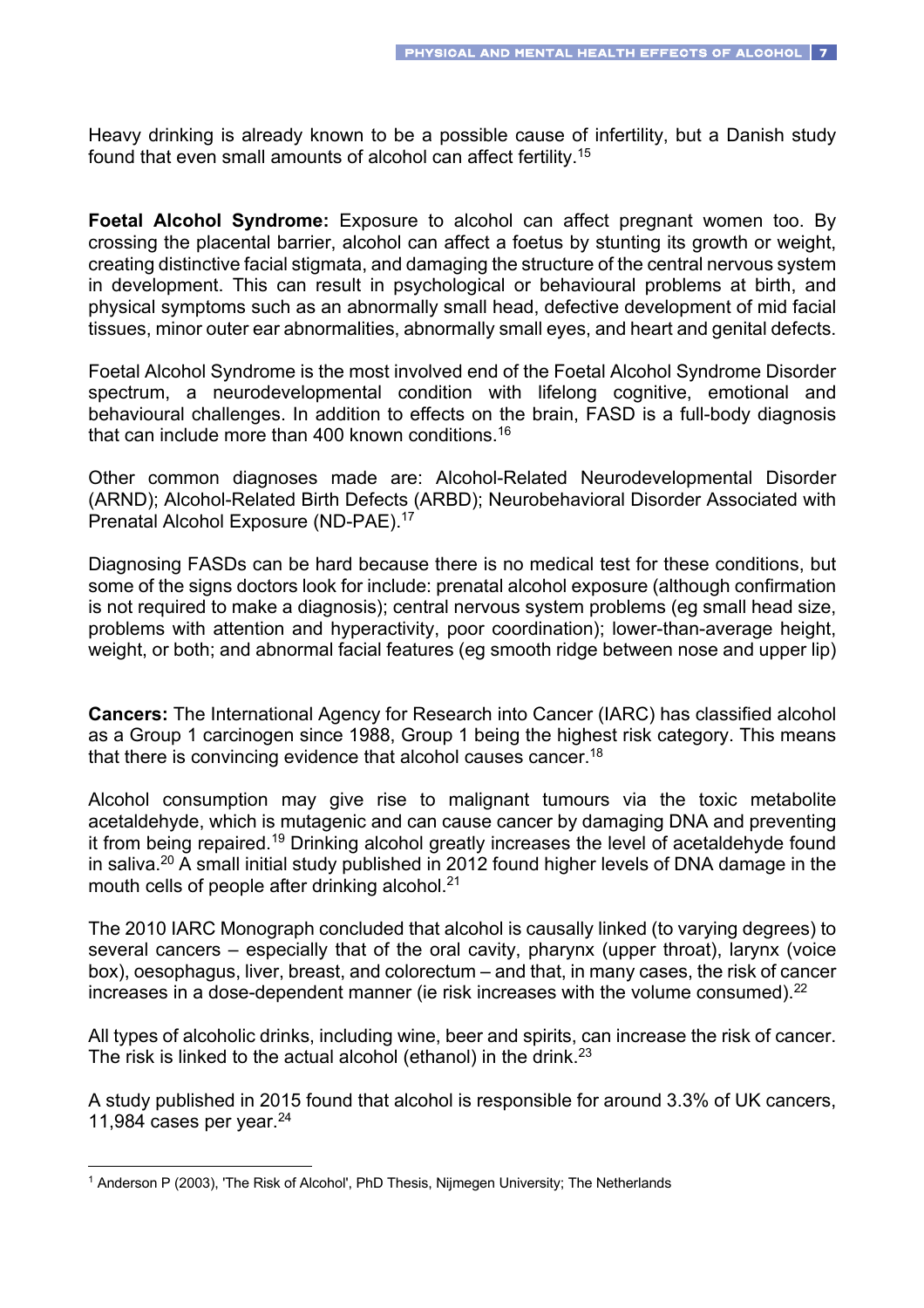$2$  Alcohol Concern (2001), 'Wernicke-Korsakoff's syndrome – Factsheet 6 Summary' <http://www.alcoholconcern.org.uk/assets/files/Publications/Wernicke-Korsakoff Factsheet1.pdf> <sup>3</sup> Alcohol Concern (March 2014), 'All in the mind – Meeting the challenge of alcohol-related brain damage', p. 5 <http://www.alcoholconcern.org.uk/publications/policy-reports/all-in-the-mind> <sup>4</sup> Knight RG, 'Neurological Consequences of Alcohol Use', Chapter 7 in International Handbook of Alcohol Dependence and Problems, pp. 129–149 <sup>5</sup> Department of Health (January 2016), 'UK Chief Medical Officers' Alcohol Guidelines Review: Summary of the proposed new guidelines', pp. 3–5 <https://www.gov.uk/government/uploads/system/uploads/attachment\_data/file/489795/summary.pdf> <sup>6</sup> Institute of Alcohol Studies (July 2014), 'New study shows drinking alcohol, even light-to-moderate amounts, provides no heart health benefit' <http://tinyurl.com/zmd2ffm>; British Medical Journal (July 2014), 'Association between alcohol and cardiovascular disease: Mendelian randomisation analysis based on individual participant data' <http://www.bmj.com/content/349/bmj.g4164> <sup>7</sup> Stockwell T, et al (March 2016)., 'Do "Moderate" Drinkers Have Reduced Mortality Risk? A Systematic Review and Meta-Analysis of Alcohol Consumption and All-Cause Mortality', *Journal of Studies on Alcohol and Drugs, 77* (2), pp. 185–198 <http://dx.doi.org/10.15288/jsad.2016.77.185> <sup>8</sup> Anderson, 'The Risk of Alcohol' <sup>9</sup> Science NetLinks, 'Alcohol and the Human Body', Circulatory System <http://sciencenetlinks.com/interactives/alcohol/ebook/pages/circulatory-system.htm#\_blank> <sup>10</sup> NHS Digital, 'Statistics on Alcohol, England 2020' (2020), <https://digital.nhs.uk/data-and-information/publications/statistical/statistics-on-alcohol/2020/part-2> <sup>11</sup> Science NetLinks, 'Digestive system' <sup>12</sup> Kurose I, Higuchi H, Kato S, Miura S, and Ishii H, 'Ethanol-induced oxidative stress in the liver', Alcoholism: Clinical and Experimental Research (1996), Volume 20: Issue 1, 77A–85A <sup>13</sup> Ringborg U, 'Alcohol and the risk of cancer', in Alcoholism: Clinical and Experimental Research (1998), Volume 22, 323S–328S <sup>14</sup> Science NetLinks, 'Digestive system' <sup>15</sup> Jensen TK, et al., 'Does moderate alcohol consumption affect fertility?', British Medical Journal (August 1998), Volume 317, pp. 505–510 <sup>16</sup> National Organisation for FASD (2020), 'What is FASD?' <https://nationalfasd.org.uk/about-fasd/what-is-fasd/> <sup>17</sup> Centers for Disease Control and Prevention (May 2020), 'Basics about FASDs' <https://www.cdc.gov/ncbddd/fasd/facts.html> <sup>18</sup> Cancer Research UK, 'Alcohol and cancer: the evidence' <http://www.cancerresearchuk.org/cancer-info/healthyliving/alcohol/stats\_and\_evidence/> <sup>19</sup> Bofetta P, and Hashibe, M, 'Alcohol and Cancer', Lancet Oncology (February 2006), Volume 7: Issue 2, pp. 149–156 <http://www.thelancet.com/journals/lanonc/article/PIIS1470-2045%2806%2970577-0/fulltext> <sup>20</sup> Homann N, et al., 'High acetaldehyde levels in saliva after ethanol consumption: Methodological aspects and pathogenetic implications', in Carcinogenesis (September 1997), Volume 18: Issue 9, pp. 1739–1743 <http://carcin.oxfordjournals.org/content/18/9/1739.long>  $2<sup>1</sup>$  Balbo S et al., 'Kinetics of DNA adduct formation in the oral cavity after drinking alcohol', Cancer Epidemiology Biomarkers & Prevention (April 2012), Volume 21: Issue 4, pp. 601–608 <http://cebp.aacrjournals.org/content/21/4/601.long> <sup>22</sup> The International Agency for Research into Cancer, 'Consumption of Alcoholic Beverages', in A review of human carcinogens. Part E: Personal habits and indoor combustions / IARC Working Group on the Evaluation of Carcinogenic Risks to Humans (2012), Lyon, France: IARC Press, pp. 373–501 <http://apps.who.int/bookorders/anglais/detart1.jsp?sesslan=1&codlan=1&codcol=72&codcch=5100> <sup>23</sup> Blot WJ, 'Alcohol and Cancer', Cancer Research (April 1992), Volume 52, 2119S-2l23S <http://cancerres.aacrjournals.org/content/52/7\_Supplement/2119s.long> <sup>24</sup> Brown K F, Rumgay H, Dunlop C, Ryan M, Quartly F, Cox A, Deas A, Elliss-Brookes L, Gavin A, Hounsome L and Huws D, 'The fraction of cancer attributable to modifiable risk factors in England, Wales, Scotland, Northern Ireland, and the United Kingdom in 2015', British journal of cancer (2018) 118(8), pp. 1130–1141.